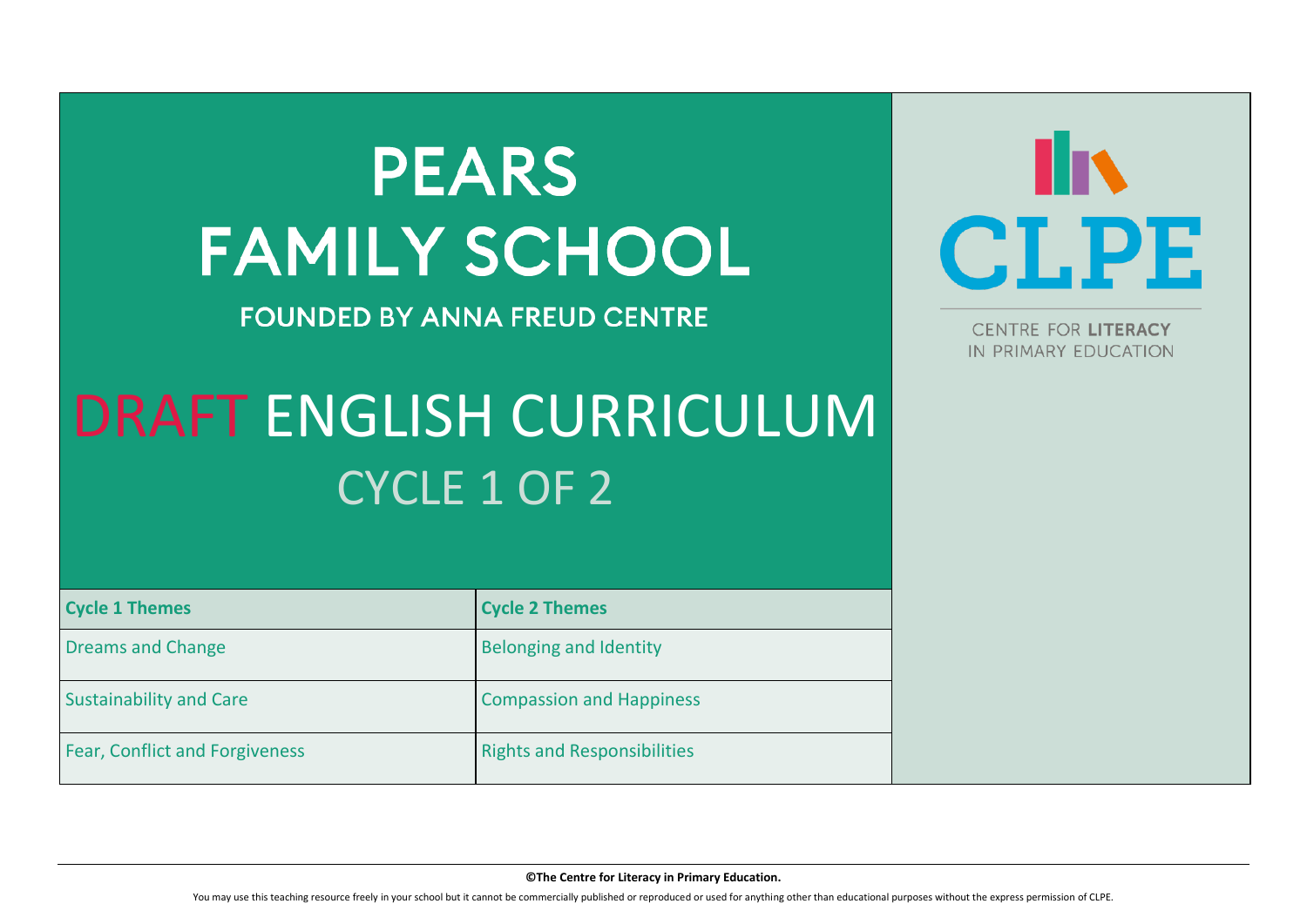#### **©The Centre for Literacy in Primary Education.**

| <b>Phase 1</b><br><b>English Curriculum</b>                                                                       | <b>Autumn 1</b><br>The Snail and the Whale by Julia<br><b>Donaldson and Axel Scheffler</b>                                                                                                                                                                                                                                                                                                                                                                                                                                                                                                                                                                                                                                                                                                                           | <b>Autumn 2</b><br><b>Look Up!</b><br>by Nathan Byron<br>and Dapo Adeola                                                                                                                                                                                                                                                            | <b>Spring 1</b><br>10 Things I Can Do to Help My<br>World<br>by Melanie Walsh                                                                                                                                                                                                                                                                                                                                                                                                                                                                                                                                                                                                                                                                                                                                | <b>Spring 2</b><br><b>The Last Wolf</b><br>by Mini Grey                                                                                                                                                                                                                                                                                                                                                                                                                                                                                                                                                                                                                                                                                                                                                                                                                                                                            | Summer 1<br><b>On Sudden Hill</b><br>by Linda Sarah                                                                                                                                                                                                                                                                                                                                                                                                                                              | <b>Summer 2</b><br><b>The Dark</b><br>by Lemony Snicket<br>and Jon Klassen                                                                                                                                                                                                                                                                                                                                                                                                                                                                                                                                                                                                                                                                                                                                                                                           |
|-------------------------------------------------------------------------------------------------------------------|----------------------------------------------------------------------------------------------------------------------------------------------------------------------------------------------------------------------------------------------------------------------------------------------------------------------------------------------------------------------------------------------------------------------------------------------------------------------------------------------------------------------------------------------------------------------------------------------------------------------------------------------------------------------------------------------------------------------------------------------------------------------------------------------------------------------|-------------------------------------------------------------------------------------------------------------------------------------------------------------------------------------------------------------------------------------------------------------------------------------------------------------------------------------|--------------------------------------------------------------------------------------------------------------------------------------------------------------------------------------------------------------------------------------------------------------------------------------------------------------------------------------------------------------------------------------------------------------------------------------------------------------------------------------------------------------------------------------------------------------------------------------------------------------------------------------------------------------------------------------------------------------------------------------------------------------------------------------------------------------|------------------------------------------------------------------------------------------------------------------------------------------------------------------------------------------------------------------------------------------------------------------------------------------------------------------------------------------------------------------------------------------------------------------------------------------------------------------------------------------------------------------------------------------------------------------------------------------------------------------------------------------------------------------------------------------------------------------------------------------------------------------------------------------------------------------------------------------------------------------------------------------------------------------------------------|--------------------------------------------------------------------------------------------------------------------------------------------------------------------------------------------------------------------------------------------------------------------------------------------------------------------------------------------------------------------------------------------------------------------------------------------------------------------------------------------------|----------------------------------------------------------------------------------------------------------------------------------------------------------------------------------------------------------------------------------------------------------------------------------------------------------------------------------------------------------------------------------------------------------------------------------------------------------------------------------------------------------------------------------------------------------------------------------------------------------------------------------------------------------------------------------------------------------------------------------------------------------------------------------------------------------------------------------------------------------------------|
| <b>Human Theme</b>                                                                                                | <b>Dreams and Change</b>                                                                                                                                                                                                                                                                                                                                                                                                                                                                                                                                                                                                                                                                                                                                                                                             | <b>Dreams and Change</b>                                                                                                                                                                                                                                                                                                            | <b>Sustainability and Care</b>                                                                                                                                                                                                                                                                                                                                                                                                                                                                                                                                                                                                                                                                                                                                                                               | <b>Sustainability and Care</b>                                                                                                                                                                                                                                                                                                                                                                                                                                                                                                                                                                                                                                                                                                                                                                                                                                                                                                     | <b>Fear, Conflict and Forgiveness</b>                                                                                                                                                                                                                                                                                                                                                                                                                                                            | <b>Fear, Conflict and Forgiveness</b>                                                                                                                                                                                                                                                                                                                                                                                                                                                                                                                                                                                                                                                                                                                                                                                                                                |
| <b>Literary Form</b>                                                                                              | Rhyming picturebook                                                                                                                                                                                                                                                                                                                                                                                                                                                                                                                                                                                                                                                                                                                                                                                                  | Contemporary picturebook                                                                                                                                                                                                                                                                                                            | Information book                                                                                                                                                                                                                                                                                                                                                                                                                                                                                                                                                                                                                                                                                                                                                                                             | Graphic picturebook -<br>twist on a traditional tale                                                                                                                                                                                                                                                                                                                                                                                                                                                                                                                                                                                                                                                                                                                                                                                                                                                                               | Picturebook to develop stamina                                                                                                                                                                                                                                                                                                                                                                                                                                                                   | Carefully crafted picturebook                                                                                                                                                                                                                                                                                                                                                                                                                                                                                                                                                                                                                                                                                                                                                                                                                                        |
| <b>National Curriculum</b><br><b>Cross Curricular Links</b>                                                       | Science: Biology - Life cycle, habitat<br>and behaviour of the snail; seaside<br>habitats and marine life; migration.<br>Geography: human and physical<br>features of seaside locailties;<br>compare and contrast global<br>locations on the journey; mapping<br>journeys and migrations.<br>Design and Technology: Design a<br>diorama or storybox with moving<br>parts to support oral storytelling<br>Art and Design: Response to<br>illustration and exploring work of<br>Axel Sheffler in more depth; creating<br>own illustrations; exploring and<br>creating landscape art.<br><b>Maths:</b> Measuring and comparing<br>animals like the snail and the whale;<br>mapping and tracking the distance<br>travelled with time taken.<br>Music: explore and create<br>atmospheric scores forperformance<br>reading | Science: Space, the moon and stars<br>Geography: exploring the earth<br>from space - globe work<br>History: Female pioneers in space<br>travel<br>Art and Design: poster art<br>Design and Technology: create a<br>space vehicle<br><b>Music:</b> study and compose space<br>themed orchestral music<br>PSHE: Aspiration and dreams | Maths: Capacity; fractions; money<br>Design and Technology: conservation<br>resource; fundraising enterprise;<br>paper engineering<br>Art and Design: poster/activist art;<br>animals in art and design; camouflage<br>and patterning<br>PSHE and Citizenship: community<br>initiative; engage in fundraising<br>Science: Chemistry - make compost;<br>materials for toys; acidity in rain;<br>Biology - endangered animals; fruit<br>and vegetables<br>Geography: Map endangered animal<br>habitats; contrast locality w<br>worldwide<br><b>Computing: Conservation blog</b><br><b>PSHE:</b> individual and government<br>responsibility; balancing human rights<br>and animal rights<br><b>Music:</b> music of rainforest areas;<br>music inspired by endangered animals<br>PE: emulating animal movements | Science: Biology - identify and name<br>common plants and animals; habitats;<br>carnivore and herbivore animals and the<br>food chain; food and nutrition through<br>various food sources; impact of disrupted<br>habitats on food chain and animal<br>survival; flora and fauna - local woodland<br>study; life cycle and habitat of trees;<br>Art and Design: woodland and forest art-<br>rubbings, pressed leaves, tree silhouettes,<br>stick creatures; observational fieldwork<br>and drawings; poster and activist art<br>Geography: exploring aerial maps and<br>images; time comparison - impact of<br>farming and urban development on<br>natural areas<br><b>PSHE:</b> collective and individual<br>responsibility for conservation locally and<br>globally; engaging in a community<br>conservation project<br><b>Computing:</b> communicating and<br>presenting information for a wide<br>audience - conservation blog | <b>Science, Design and Technology:</b><br>Materials - building dens and shelters;<br>Cardboard and paper engineering;<br>Forces - creating moving vehicles<br>using wheels, elastic bands and<br>balloons, shooting 'rockets' into the<br>air; Making moving jaws or limbs<br>Art and Design: 'Not a box' sculptures<br>toys and creations; packaging design<br>PE: obstacle courses using box<br>tunnels; kite flying; hill climbing<br>Maths: Capacity and volume; shape,<br>space and measure | Maths: patterns; angles; time<br>Art and Design: art inspired by light and<br>dark; photography; monochrome techniques<br>- charcoal, pencil, ink, chalk<br>Design and Technology: Glow jars,<br>lampshades and torches; Pinhole camera;<br>Shadow puppets; reflective materials<br>Science: Seasonal change, day and night;<br>electrical circuits - light source; sensory<br>deprivation; vision; reflective, transparent,<br>translucent, opaque materials; effect of light<br>on animal health and plant growth<br>Geography: global seasonal patterns -<br>differences in time and daylight hours;<br>human adaptation to light conditions<br>Music: explore and create atmospheric<br>scores for a book trailer<br>PSHE: Fears - empathy and reassurance;<br>design calm bedtime routines; debate light<br>versus dark<br>PE: dance inspired by Lazlo/the dark |
| <b>Reading and Phonics:</b><br><b>Experience, Knowledge,</b><br><b>Skills and Strategies</b>                      | Environmental sound<br>Instrumental sounds<br>Rhythm and Rhyme<br>Syllabic beat<br>Body percussion<br>Reinforcing the basic code, including<br>consonant clusters<br>Teaching the Complex Code:<br>alternative graphemes /ai/<br><b>Rhyme and Analogy</b>                                                                                                                                                                                                                                                                                                                                                                                                                                                                                                                                                            | Environmental sound<br>Reinforcing the basic code, including<br>consonant clusters<br>Complex Code: split vowel digraphs<br>Developing inference<br>Relating to personal experiences<br>and knowledge of the world                                                                                                                  | Alliteration<br>Reinforcing the basic code, including<br>consonant cluster<br>Complex Code – linking spelling and<br>reading<br>Close reading<br>Scanning<br>Summarising<br>Tuning in to a range of non-fiction                                                                                                                                                                                                                                                                                                                                                                                                                                                                                                                                                                                              | Environmental sound<br>Body percussion<br>Complex Code - link spelling and reading<br>Looking at language<br>Close reading<br>Performance reading<br>Relating to personal experiences<br>Inference and deduction<br>Evaluation linked to knowledge of world<br>Summarising                                                                                                                                                                                                                                                                                                                                                                                                                                                                                                                                                                                                                                                         | Environmental sound<br>Rhythm and rhyme<br>Looking at language<br>Close reading<br>Performance reading<br>Complex Code - linking spelling and<br>reading<br>Developing inference<br>Relating to personal experiences                                                                                                                                                                                                                                                                             | Environmental sound<br>Instrumental sounds<br>Complex Code - linking spelling and reading<br>Looking at language<br>Close reading<br>Performance reading<br>Relating to personal experiences<br>Inference and deduction<br>Evaluation linked to knowledge of world                                                                                                                                                                                                                                                                                                                                                                                                                                                                                                                                                                                                   |
| <b>Vocabulary, Grammar,</b><br><b>Punctuation (and</b><br>Spelling)<br>and Extended Language<br><b>Competency</b> | Rhyming, lyrical narrative text<br>Present tense, inc. progressive form<br>Expanded noun phrases<br>Subordinate and coordinate clauses<br>Statements, questions and<br>exclamations<br>Comparatives and superlatives -<br>suffixes<br>Dialogue<br>Practising segmenting<br>Onset and Rime<br><b>Book Talk</b>                                                                                                                                                                                                                                                                                                                                                                                                                                                                                                        | Narrative voice<br>Present tense including progressive<br>form<br>Adjectives and adverbial phrases<br>Subordinate and coordinate clauses<br>(including fronted adverbials)<br>Dialogue<br>Statements, questions and<br>exclamations<br>Comparatives and superlatives -<br>suffixes<br>Practising segmenting<br>Onset and Rime       | Explanatory text with statements and<br>commands<br>Subordinate and coordinating clauses<br>(including fronted adverbials)<br>simple sentences for emphasis<br>Plural nouns for generalisation<br>Labels, lists and captions<br>range of punctuation including ellipses<br>Expanded noun phrases<br>Practising segmenting<br>Onset and Rime<br><b>Book Talk</b>                                                                                                                                                                                                                                                                                                                                                                                                                                              | Storytelling voice in past tense<br>Repetitive and memorable refrain<br>Subordinate and coordinate clauses<br>Powerful, descriptive verbs<br>Adverbial phrases<br>Expanded noun phrases<br>Punctuation for effect to support oral<br>storytelling, including ellipses<br>Dialogue<br>Explanatory voice - statements<br>Instructional voice - commands<br>Persuasive voice - modal verbs<br>Plural nouns<br>Comparative and superlative                                                                                                                                                                                                                                                                                                                                                                                                                                                                                             | Narrative voice<br>Past tense consistency<br>Subordinate and coordinating clauses<br>(including fronted adverbials)<br>Dialogue<br>Debate and discussion<br>Instructional voice - commands<br>Persuasive voice - modal verbs<br>Patterned, prosodic language<br>Figurative language<br>Comparatives and superlatives<br>Practising segmenting<br><b>Book Talk</b>                                                                                                                                | Narrative voice<br>Past tense consistency<br>Subordinate and coordinating clauses<br>(including fronted adverbials)<br>Dialogue<br>Debate and discussion<br>Question and command sentences -<br>patterns, prosody<br>Comparatives and superlatives -<br>suffixes<br>Practising segmenting<br>Book Talk                                                                                                                                                                                                                                                                                                                                                                                                                                                                                                                                                               |
| <b>Extended Writing</b><br><b>Outcome</b>                                                                         | Narrative retelling, possibly in<br>newspaper or diary form                                                                                                                                                                                                                                                                                                                                                                                                                                                                                                                                                                                                                                                                                                                                                          | Persuasive flyer                                                                                                                                                                                                                                                                                                                    | Choice of information text to raise<br>awareness/encourage good choices                                                                                                                                                                                                                                                                                                                                                                                                                                                                                                                                                                                                                                                                                                                                      | Retelling a familiar traditional tale                                                                                                                                                                                                                                                                                                                                                                                                                                                                                                                                                                                                                                                                                                                                                                                                                                                                                              | Instructions for a moving toy                                                                                                                                                                                                                                                                                                                                                                                                                                                                    | Story with an alternative viewpoint                                                                                                                                                                                                                                                                                                                                                                                                                                                                                                                                                                                                                                                                                                                                                                                                                                  |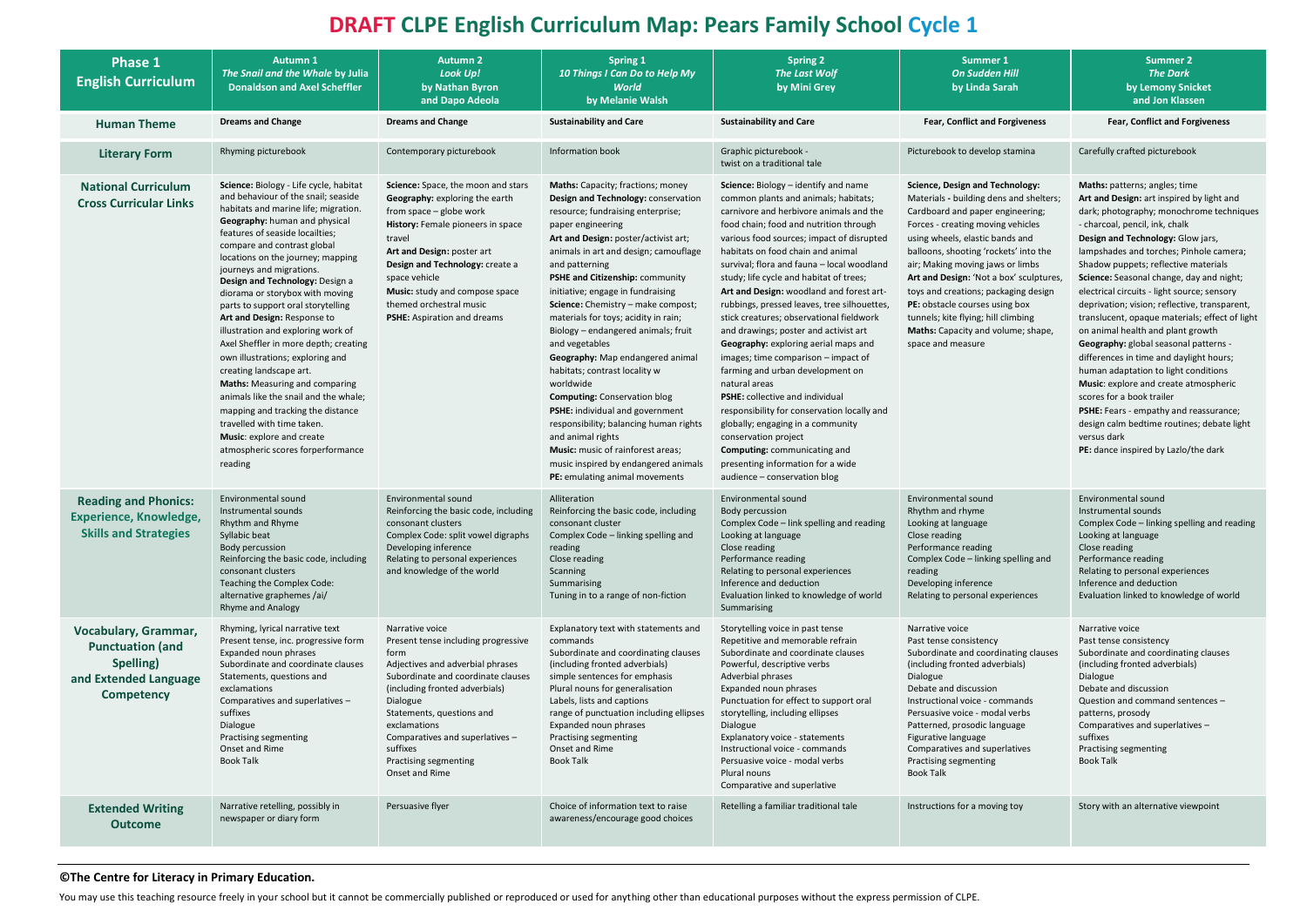**©The Centre for Literacy in Primary Education.**

| <b>Phase 2</b><br><b>English Curriculum</b>                                                                   | <b>Autumn 1</b><br><b>Pugs of the Frozen North</b><br>by Phillip Reeve and Sarah<br><b>MackIntyre</b>                                                                                                                                                                                                                                                                                                                                                                                                                                                                                                                                                                                                                                                                                                                                                                                                                                    | <b>Autumn 2</b><br><b>Arthur and the Golden Rope</b><br>by Joe Todd-Stanton                                                                                                                                                                                                                                                                                                                                                                                                                                                                                                                                                                                                                                                                                                                                                                                                                                   | <b>Spring 1</b><br><b>Mama Miti and the Trees of Kenya</b><br>by Jo Napoli<br>and Kadir Nelson                                                                                                                                                                                                                                                                                                                                                                                                                                                                                                                                                                                                                                                                                                                                                                                                                                                                                                                                                     | <b>Spring 2</b><br><b>The Wild Robot</b><br>by Peter Brown                                                                                                                                                                                                                                                                                                                                                                                                                                                                                                                                                                                                                                                                                                                                                                                                                                   | Summer 1<br>The King Who Banned the Dark<br>by Emily Howarth-Booth                                                                                                                                                                                                                                                                                                                                                                                                                                                                                                                                                                                                                                                                                                                                                                     | <b>Summer 2</b><br><b>The Iron Man</b><br>by Ted Hughes<br>and Laura Carlin                                                                                                                                                                                                                                                                                                                                                                                                                                                                                                                                                                                                             |
|---------------------------------------------------------------------------------------------------------------|------------------------------------------------------------------------------------------------------------------------------------------------------------------------------------------------------------------------------------------------------------------------------------------------------------------------------------------------------------------------------------------------------------------------------------------------------------------------------------------------------------------------------------------------------------------------------------------------------------------------------------------------------------------------------------------------------------------------------------------------------------------------------------------------------------------------------------------------------------------------------------------------------------------------------------------|---------------------------------------------------------------------------------------------------------------------------------------------------------------------------------------------------------------------------------------------------------------------------------------------------------------------------------------------------------------------------------------------------------------------------------------------------------------------------------------------------------------------------------------------------------------------------------------------------------------------------------------------------------------------------------------------------------------------------------------------------------------------------------------------------------------------------------------------------------------------------------------------------------------|----------------------------------------------------------------------------------------------------------------------------------------------------------------------------------------------------------------------------------------------------------------------------------------------------------------------------------------------------------------------------------------------------------------------------------------------------------------------------------------------------------------------------------------------------------------------------------------------------------------------------------------------------------------------------------------------------------------------------------------------------------------------------------------------------------------------------------------------------------------------------------------------------------------------------------------------------------------------------------------------------------------------------------------------------|----------------------------------------------------------------------------------------------------------------------------------------------------------------------------------------------------------------------------------------------------------------------------------------------------------------------------------------------------------------------------------------------------------------------------------------------------------------------------------------------------------------------------------------------------------------------------------------------------------------------------------------------------------------------------------------------------------------------------------------------------------------------------------------------------------------------------------------------------------------------------------------------|----------------------------------------------------------------------------------------------------------------------------------------------------------------------------------------------------------------------------------------------------------------------------------------------------------------------------------------------------------------------------------------------------------------------------------------------------------------------------------------------------------------------------------------------------------------------------------------------------------------------------------------------------------------------------------------------------------------------------------------------------------------------------------------------------------------------------------------|-----------------------------------------------------------------------------------------------------------------------------------------------------------------------------------------------------------------------------------------------------------------------------------------------------------------------------------------------------------------------------------------------------------------------------------------------------------------------------------------------------------------------------------------------------------------------------------------------------------------------------------------------------------------------------------------|
| <b>Human Theme</b>                                                                                            | <b>Dreams and Change</b>                                                                                                                                                                                                                                                                                                                                                                                                                                                                                                                                                                                                                                                                                                                                                                                                                                                                                                                 | <b>Dreams and Change</b>                                                                                                                                                                                                                                                                                                                                                                                                                                                                                                                                                                                                                                                                                                                                                                                                                                                                                      | <b>Sustainability and Care</b>                                                                                                                                                                                                                                                                                                                                                                                                                                                                                                                                                                                                                                                                                                                                                                                                                                                                                                                                                                                                                     | <b>Sustainability and Care</b>                                                                                                                                                                                                                                                                                                                                                                                                                                                                                                                                                                                                                                                                                                                                                                                                                                                               | <b>Fear, Conflict and Forgiveness</b>                                                                                                                                                                                                                                                                                                                                                                                                                                                                                                                                                                                                                                                                                                                                                                                                  | <b>Fear, Conflict and Forgiveness</b>                                                                                                                                                                                                                                                                                                                                                                                                                                                                                                                                                                                                                                                   |
| <b>Literary Form</b>                                                                                          | Illustrated novel                                                                                                                                                                                                                                                                                                                                                                                                                                                                                                                                                                                                                                                                                                                                                                                                                                                                                                                        | Graphic novel                                                                                                                                                                                                                                                                                                                                                                                                                                                                                                                                                                                                                                                                                                                                                                                                                                                                                                 | Literary Non-fiction - Biography                                                                                                                                                                                                                                                                                                                                                                                                                                                                                                                                                                                                                                                                                                                                                                                                                                                                                                                                                                                                                   | Illustrated novel                                                                                                                                                                                                                                                                                                                                                                                                                                                                                                                                                                                                                                                                                                                                                                                                                                                                            | Picturebook                                                                                                                                                                                                                                                                                                                                                                                                                                                                                                                                                                                                                                                                                                                                                                                                                            | Illustrated 20th Century Novel                                                                                                                                                                                                                                                                                                                                                                                                                                                                                                                                                                                                                                                          |
| <b>National Curriculum</b><br><b>Cross Curricular Links</b>                                                   | History: Inuit history, culture and<br>contemporary life; working children -<br>past and present; polar exploration<br><b>Maths:</b> measuring temperature, time<br>and distance; co-ordinates<br>Geography: seasons, precipitation,<br>water cycle; the Artic, climate zones,<br>rivers, seas, oceans; global warming<br>Science: materials - states of matter,<br>solids, liquids, gases; Biology - Artic<br>animals and plants, habitats, food<br>chains, adaptation and survival<br>Music: soundscapes; use voice,<br>instrument and body percussion for<br>effect in performance; orchestral<br>music inspired by winter, snow, ice.<br>Art and Design: comic art<br>Design and Technology: design a<br>sledge; knit a pug; prepare noodles<br><b>Computing:</b> Create and explore maps;<br>communicate and present<br>PSHE and Citizenship: aspiration and<br>goals; beliefs about an afterlife;<br>teamwork, belonging, identity | History: Vikings - Norse myths, gods<br>and culture; collectors, artefacts and<br>museums; primary/secondary sources<br><b>Maths:</b> measuring temperature, time<br>and distance; co-ordinates<br>Geography: Iceland weather, climate,<br>physical and human features,<br>mountains, geysers, volcanoes;<br>compass & map work<br>Science: Materials - changes, fire, ice,<br>team; Forces - light, reflection,<br>refraction, particles, Aurora Borealis<br>Art and Design: comic book<br>art/technology; Viking pattern/design,<br>rune stones; Aurora Borealis<br>watercolour<br>Design and Technology: rope-making;<br>design and build their own Viking long<br>ship, longhouse or hall.<br><b>Computing:</b> explore the world through<br>interactive maps; using technology to<br>research, communicate and present<br>PSHE and Citizenship: determination<br>and courage; individual responsibility; | History: Human - Kenyan society, culture,<br>proverbs; Maathai biography; Nobel Peace<br>Prize speeches; significant figures<br>Maths: measuring temperature, rainfall<br>Geography: Human - Kenyan society,<br>culture, urban, coastal and rural<br>comparison; sustainable farming, wealth<br>distribution; Physical - lakes, craters,<br>Science: Biology - habitat, adaptation,<br>conditions for growth of the Mikundiri tree,<br>Thigi tree et al; role of trees to sustain life,<br>deforestation and water cycle; life cycle -<br>frog; Materials - wood burning.<br>Art and Design: Masai beading; wood<br>sculpture; response to illustration of Kadir<br>Nelson and study of characterisation<br>Design and Technology: Berry recipes and<br>cookbook; campfire; water cycle zoetrope<br><b>Computing:</b> interactive world maps;<br>research, communicate and present<br>PSHE and Citizenship: conservation; impact<br>of nature on human well-being; individuals<br>and community overcoming challenge;<br>United Nations convention | <b>Computing:</b> coding, programming,<br>robotics; research, communicate,<br>present<br>Science: Biology - wildflowers, fruits and<br>vegetable; habitats; animal behaviour,<br>adaptation, survival; Forces - flight and<br>air resistance; levers; weather<br>History: Robotics, artificial intelligence;<br>matching futuristic models to modern<br>time; settlement, industrialisation,<br>consumerism and its impact on the<br>natural environment.<br>Geography: Settlement, land use,<br>distribution of natural resources; island<br>study; migration; compass/map work<br>Art and Design: natural forms; Peter<br>Brown's illustrations; robotics and<br>machinery - art movements<br>Design and Technology: moving robots;<br>build a home for characters; materials<br>for a new robot foot; compost;<br>PSHE and Citizenship: sustaining<br>habitats for wildlife; conservation | Maths: Patterns; angles; time<br>Art and Design: Art inspired by light and<br>dark; photography; monochrome<br>materials/techniques using charcoal,<br>pencil, ink, chalk<br>Design and Technology: electrical light<br>sources; opaque materials for shelter<br>and shade<br>Science: Seasonal change, day and<br>night; The sun and light sources;<br>electrical circuits - light; sensory<br>overload; vision and eyes; impact of<br>light and dark on animal/human health<br>and plant growth; animal and plant<br>adaptation; sleep patterns, hibernation<br>Geography: seasonal patterns, time<br>difference, daylight hours; human<br>settlement and adaptation<br><b>Music:</b> atmospheric scores for a book<br>trailer or performance<br>PSHE: Fear, control and consent;<br>empathy; calm bedtime routines; light v<br>dark | <b>Computing: Coding and</b><br>programming and robotics; using<br>technology to research,<br>communicate and present<br>information<br>Science: Forces and magnets; light;<br>electricity; Materials - states of<br>matter; Space, the sun and moon<br>Geography: Countries and<br>continents; journeys and map work<br>Art and Design: Sculpture and metal<br>work<br>Design and Technology: Metal work;<br>Designing and creating a moving iron<br>man<br><b>Music:</b> Explore and create<br>atmospheric scores for a<br>performance; body percussion;<br>recycled percussion instruments and<br>musical composition - Stomp<br>PSHE and Citizenship: Fear, empathy,<br>forgiveness |
| <b>Reading:</b><br><b>Experience,</b><br><b>Knowledge, Skills and</b><br><b>Strategies</b>                    | Reading illustration<br>Visualising<br>Scanning and close reading<br>Character comparison<br>Looking at language and structure<br>Predicting and summarising<br>Performance reading<br>Inference and Deduction<br>Making personal connections<br>Increasing literary experience                                                                                                                                                                                                                                                                                                                                                                                                                                                                                                                                                                                                                                                          | Reading illustration<br>Visualising<br>Predicting<br>Character comparison<br>Performance reading<br>Making personal connections<br>Inference and deduction<br>Evaluation linked to wider knowledge<br>Making intertextual connections<br>Looking at language and structure                                                                                                                                                                                                                                                                                                                                                                                                                                                                                                                                                                                                                                    | Reading illustration and film<br>Asking questions and clarifying<br>Scanning and close reading<br>Tuning in to non-fiction voices<br>Predicting<br>Summarising<br>Making personal connections<br>Inference and deduction<br>Increasing literary experience<br>Exploring bias                                                                                                                                                                                                                                                                                                                                                                                                                                                                                                                                                                                                                                                                                                                                                                       | Visualising<br>Character comparison<br>Looking at language and structure<br>Scanning and close reading<br>Performance Reading<br>Predicting and summarising<br>Making personal connections<br>Inference and deduction<br>Evaluating<br>Identify themes and conventions                                                                                                                                                                                                                                                                                                                                                                                                                                                                                                                                                                                                                       | Reading illustration<br>Looking at language and structure<br>Visualising<br>Character comparison<br>Scanning and close reading<br>Making personal connections<br>Inference and deduction<br>Evaluating<br>Increasing literary experience<br>Exploring bias                                                                                                                                                                                                                                                                                                                                                                                                                                                                                                                                                                             | Reading illustration<br>Looking at language<br>Visualising<br>Character comparison<br>Scanning and close reading<br>Performance reading<br>Inference and deduction<br>Evaluating<br>Increasing literary experience<br>Identify themes & conventions                                                                                                                                                                                                                                                                                                                                                                                                                                     |
| Vocabulary,<br>Grammar,<br><b>Punctuation (and</b><br>Spelling)<br>and Extended<br><b>Language Competency</b> | Storytelling language:<br>Past tense, including progressive<br>Vivid verb, adverbial and noun<br>phrases<br>Exclamations<br>Subordinate clauses - fronted<br>adverbials<br>Parenthesis for clarity<br>Paragraphs for cohesion<br>Hypotheses and questions<br>Emotional expression<br>Spelling plurals, onomatopoeia and<br>compound words<br><b>Book Talk</b>                                                                                                                                                                                                                                                                                                                                                                                                                                                                                                                                                                            | Narrative voice<br>Fronted adverbials and conjunctions in<br>co-ordinating clauses<br>Debate, argument and persuasive<br>language – modal verbs and<br>subjunctives<br>Descriptive language and precise<br>vocabulary choice: expanded verb,<br>adverbial and noun phrases<br>Imagined and improvised dialogue -<br>inverted commas<br>Command sentences<br>Paragraphs for cohesion<br><b>Book Talk</b>                                                                                                                                                                                                                                                                                                                                                                                                                                                                                                       | Non-fiction explanatory voice<br>Manipulating language and meaning -<br>homophones and expressions<br>Debate, dilemma and persuasion: modal<br>verbs, conjunctions, bias<br>Ambiguity - passive and active voice<br>Hypotheses and questions - adverbs<br>indicating possibility<br>Descriptive and scientific language<br>Nouns, pronouns and determiners<br>Paragraphs to organise ideas<br>Subheadings to aid presentation<br>Commas and parentheses to clarify<br>Present perfect tense consistency                                                                                                                                                                                                                                                                                                                                                                                                                                                                                                                                            | Narrative voice<br>Consistent past tense; progressive and<br>perfect<br>Descriptive language and precise<br>vocabulary choice: expanded verb,<br>adverbial and noun phrases<br>Imagined and improvised dialogue<br>Paragraphs, parentheses and commas<br>Fronted adverbials and conjunctions in<br>co-ordinating and relative clauses<br><b>Exploring word families</b><br>Debate, argument and persuasive<br>language - subjunctives, modal verbs,<br>Ambiguity - active and passive voice                                                                                                                                                                                                                                                                                                                                                                                                  | Narrative voice<br>Figurative language<br>Dialogue - inverted commas<br>Debate, dilemma and persuasion: moda<br>verbs, conjunctions, bias<br>Ambiguity - passive and active<br>Paragraphs for cohesion<br>Hypotheses and questions - adverbs<br>indicating possibility<br>Descriptive and scientific language -<br>verb prefixes<br>Nouns, pronouns and determiners<br>Subheadings to aid presentation<br><b>Exploring word families</b>                                                                                                                                                                                                                                                                                                                                                                                               | Narrative voice<br>Figurative language<br>Comparatives and superlatives<br>Dialogue - inverted commas<br>Descriptive language and precise<br>vocabulary choice: expanded verb,<br>adverbial and noun phrases<br>Fronted adverbials and conjunctions<br>in co-ordinating clauses<br><b>Exploring word families</b><br>Appropriate pronoun choice<br>Paragraphs for cohesion<br>Punctuation for effect<br>Ambiguity - active and passive voice                                                                                                                                                                                                                                            |
| <b>Extended Writing</b><br><b>Outcome</b>                                                                     | Race analysis                                                                                                                                                                                                                                                                                                                                                                                                                                                                                                                                                                                                                                                                                                                                                                                                                                                                                                                            | Comic book narrative                                                                                                                                                                                                                                                                                                                                                                                                                                                                                                                                                                                                                                                                                                                                                                                                                                                                                          | Persuasive speech                                                                                                                                                                                                                                                                                                                                                                                                                                                                                                                                                                                                                                                                                                                                                                                                                                                                                                                                                                                                                                  | Story sequel                                                                                                                                                                                                                                                                                                                                                                                                                                                                                                                                                                                                                                                                                                                                                                                                                                                                                 | <b>News Piece</b>                                                                                                                                                                                                                                                                                                                                                                                                                                                                                                                                                                                                                                                                                                                                                                                                                      | Narrative                                                                                                                                                                                                                                                                                                                                                                                                                                                                                                                                                                                                                                                                               |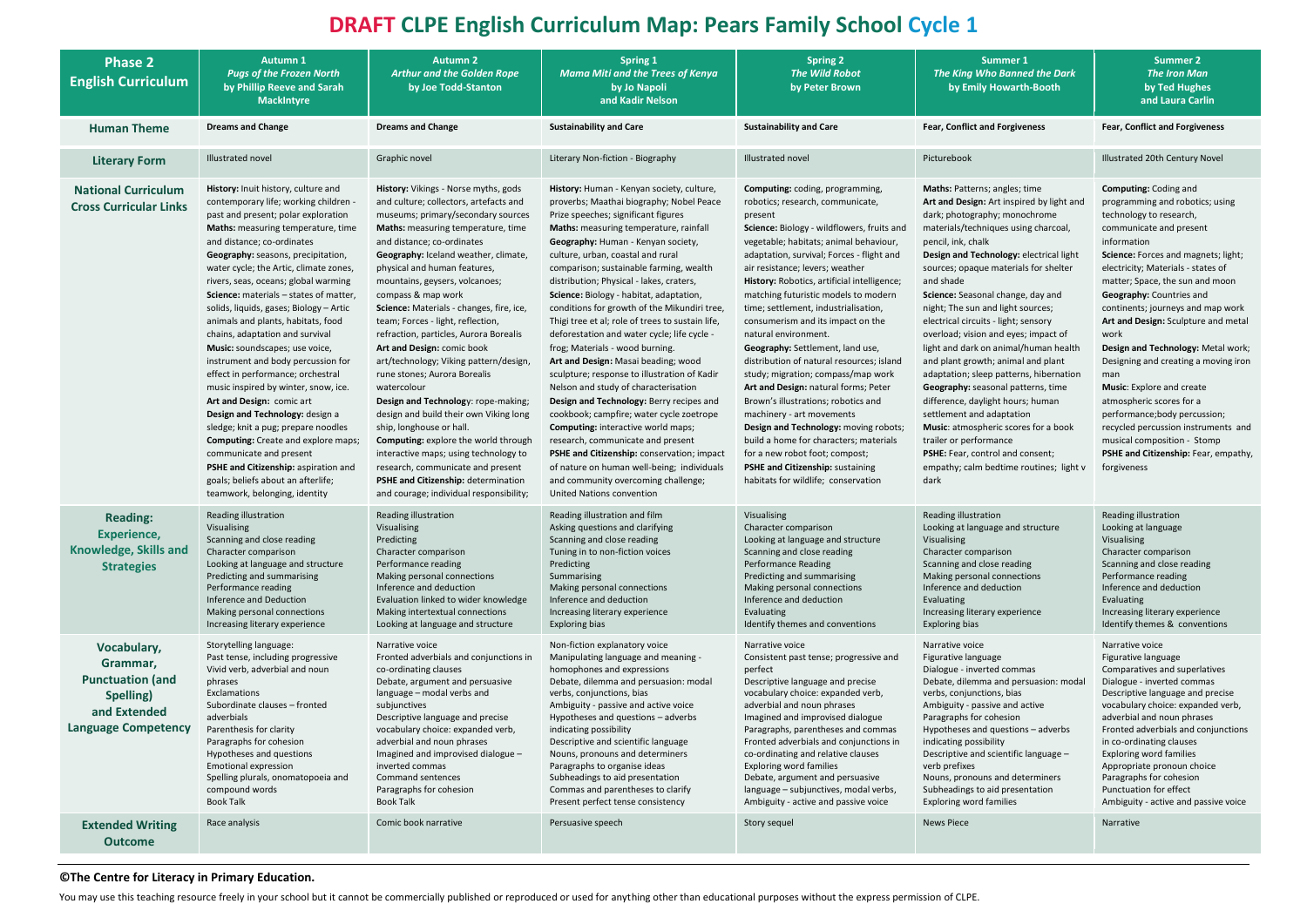#### **©The Centre for Literacy in Primary Education.**

| <b>Phase 3</b><br><b>English Curriculum</b>                                                                | <b>Autumn 1</b><br><b>Fly Eagle Fly</b><br>by Christopher Gregorowski<br>and Niki Daly                                                                                                                                                                                                                                                                                                                                                                                         | <b>Autumn 2</b><br>The Pebble in my Pocket<br>by Meredith Hooper and Chris Coady                                                                                                                                                                                                                                                                                                                                                                                                                                                                                                                                                                                                                                                                                                            | <b>Spring 1</b><br>The Bluest of Blues. Anna Atkins<br>and the First Book of Photographs<br>by Fiona Robinson                                                                                                                                                                                                                                                                                                                                                                                                                                                                                                                                                                 | <b>Spring 2</b><br><b>The Promise</b><br>by Nicola Davies<br>and Laura Carlin                                                                                                                                                                                                                                                                                                                                                                       | <b>Summer 1</b><br>The Song from Somewhere Else<br>by A.F. Harold<br>and Emily Gravett                                                                                                                                                                                                                                                                                                                                                                                                                                           | <b>Summer 2</b><br><b>Varjak Paw</b><br>by S.F. Said<br>and Dave McKean                                                                                                                                                                                                                                                                                                                                                                                                                             |
|------------------------------------------------------------------------------------------------------------|--------------------------------------------------------------------------------------------------------------------------------------------------------------------------------------------------------------------------------------------------------------------------------------------------------------------------------------------------------------------------------------------------------------------------------------------------------------------------------|---------------------------------------------------------------------------------------------------------------------------------------------------------------------------------------------------------------------------------------------------------------------------------------------------------------------------------------------------------------------------------------------------------------------------------------------------------------------------------------------------------------------------------------------------------------------------------------------------------------------------------------------------------------------------------------------------------------------------------------------------------------------------------------------|-------------------------------------------------------------------------------------------------------------------------------------------------------------------------------------------------------------------------------------------------------------------------------------------------------------------------------------------------------------------------------------------------------------------------------------------------------------------------------------------------------------------------------------------------------------------------------------------------------------------------------------------------------------------------------|-----------------------------------------------------------------------------------------------------------------------------------------------------------------------------------------------------------------------------------------------------------------------------------------------------------------------------------------------------------------------------------------------------------------------------------------------------|----------------------------------------------------------------------------------------------------------------------------------------------------------------------------------------------------------------------------------------------------------------------------------------------------------------------------------------------------------------------------------------------------------------------------------------------------------------------------------------------------------------------------------|-----------------------------------------------------------------------------------------------------------------------------------------------------------------------------------------------------------------------------------------------------------------------------------------------------------------------------------------------------------------------------------------------------------------------------------------------------------------------------------------------------|
| <b>Human Theme</b>                                                                                         | <b>Dreams and Change</b>                                                                                                                                                                                                                                                                                                                                                                                                                                                       | <b>Dreams and Change</b>                                                                                                                                                                                                                                                                                                                                                                                                                                                                                                                                                                                                                                                                                                                                                                    | <b>Sustainability and Care</b>                                                                                                                                                                                                                                                                                                                                                                                                                                                                                                                                                                                                                                                | <b>Sustainability and Care</b>                                                                                                                                                                                                                                                                                                                                                                                                                      | <b>Fear, Conflict and Forgiveness</b>                                                                                                                                                                                                                                                                                                                                                                                                                                                                                            | <b>Fear, Conflict and Forgiveness</b>                                                                                                                                                                                                                                                                                                                                                                                                                                                               |
| <b>Literary Form</b>                                                                                       | <b>Traditional tale</b>                                                                                                                                                                                                                                                                                                                                                                                                                                                        | <b>Information Text</b>                                                                                                                                                                                                                                                                                                                                                                                                                                                                                                                                                                                                                                                                                                                                                                     | Literary Non-fiction - Biography                                                                                                                                                                                                                                                                                                                                                                                                                                                                                                                                                                                                                                              | Plcturebook                                                                                                                                                                                                                                                                                                                                                                                                                                         | <b>Illustrated Novel</b>                                                                                                                                                                                                                                                                                                                                                                                                                                                                                                         | <b>Illustrated Novel</b>                                                                                                                                                                                                                                                                                                                                                                                                                                                                            |
| <b>National Curriculum</b><br><b>Cross Curricular Links</b>                                                | Geography: Geography: Human<br>- South African society, culture,<br>rural and urban comparison;<br>farming;; Physical features and<br>natural resources<br>History: Human - South African<br>society, culture, proverbs;<br>farming; significant events and<br>figures; oral storytelling<br>Maths: measuring time and<br>distance<br>Science: eagles; forces - flight,<br>gravity and air resistance<br><b>PSHE:</b> Care for living things;<br>ethics of taming wild animals | Science: rocks and soils; fossils;<br>palaeontology, anthropology, and geology;<br>evolution, adaptation and inheritance<br><b>Geography: Human and Physical -</b><br>mountains, rivers, volcanoes and<br>earthquakes; erosion, weathering,<br>glaciation; climate change; urban<br>development on green belt areas<br>History: chronological study of an extended<br>period in time; continuity and change, cause<br>and consequence<br><b>Computing: Presenting and communicating</b><br>on digital platforms – interactive texts<br>bringing the past to life<br>Art and Design: observational drawings of<br>pebbles, stones, landscape, geological<br>features; techniques w range of materials<br>Music: compositions -natural events;<br>response; soundtrack to timeline narratives | History: Women in Victorian Britain;<br>female pioneers in art and science;<br>history of photography<br>Science: Royal scientific societies;<br>beetles; close observation; flora and<br>fauna in meadows and coastal areas;<br>cyanotypes and photography; light<br>Art and Design: exploration of Prussian<br>Blue in art; observational drawing of<br>shells, plants and natural objects;<br>creating cyanotypes; photography;<br>flower pressing; horticultural and<br>botanical art and artists; mixed media<br>illustration and artwork; silhouettes<br>PSHE: equality and access to education,<br>achievement and recognition then and<br>now, in the UK and globally | Science: Plants - growth in varying<br>conditions; life cycles;<br>classification<br>History: Human settlement and<br>urban development<br><b>PSHE and Citizenship:</b><br>Conservation; volunteering for<br>and contributing to a community<br>green space; collective and<br>individual responsibility<br>Art and Design: Brutalist<br>architecture and that inspired by<br>natural forms, as Zaha Hadid;<br>landscape and garden design          | <b>Computing:</b> study and create film<br>trailers; programming to create a<br>minimalist soundtrack<br>Art and Design: exploration of art<br>inspired by music - Kandinsky; response<br>to tone, pitch and dynamics in music<br>through art; illustrator Levi Pinfold<br>PSHE: Self-esteem, bullying, friendship<br>Music: Study 20 <sup>th</sup> and 21 <sup>st</sup> Century<br>composers of abstract minimalist music<br>- Steve Reich, John Adams and Philip<br>Glass; produce own Song from<br>Somewhere Else in style of | History: Ancient civilization, Mesopotamia<br>Geography: Mesopotamia to the<br>contemporary Western Asian region to<br>contemporary Iraq, Kuwait, Eastern Syria<br>and Southestern Turkey; Rivers, soils and<br>settlements<br>Science: cats, domestic and wild; muscular<br>and cardiovascular systems<br>PE: Dance using range of movement<br>patterns for each 'Way'<br>PSHE: self-esteem, conflict and courage                                                                                  |
| <b>Reading:</b><br><b>Experience, Knowledge,</b><br><b>Skills and Strategies</b>                           | Tuning in to traditional tales<br>Reading illustration<br>Visualising<br>Scanning and close reading<br>Predicting<br>Inference and deduction<br>Making personal connections<br>Making intertextual<br>connections<br>Broadening literary experience<br>Oral storytelling<br>Character comparison                                                                                                                                                                               | Tuning in to explanatory non-fiction<br>Exploring supportive illustrations<br>Asking questions and clarifying<br>Scanning and close reading<br>Performance reading<br>Predicting<br>Summarising information<br>Evaluating and summarising<br>Making intertextual connections<br>Increasing literary experience                                                                                                                                                                                                                                                                                                                                                                                                                                                                              | Tuning in to literary non-fiction<br>Interplay of illustration and text<br>Asking questions and clarifying<br>Scanning and close reading<br>Descriptive and scientific language<br>Exploring the register of formality<br>Predicting<br>Evaluating and summarising<br>Making personal connections<br>Inference and deduction<br>Increasing literary experience<br><b>Exploring bias</b>                                                                                                                                                                                                                                                                                       | Interplay of illustration and text<br>Visualising<br>Character comparison<br>Looking at language and structure<br>Scanning and close reading<br>Performance Reading<br>Predicting and summarising<br>Making personal connections<br>Inference and deduction<br>Evaluating - identify themes and<br>conventions                                                                                                                                      | Interplay of illustration and text<br>Narrative voice<br>Figurative language<br>Dialogue - inverted commas<br>Debate, dilemma and persuasion: modal<br>verbs, conjunctions, bias<br>Ambiguity - passive and active<br>Hypotheses and questions - adverbs<br>indicating possibility<br>Nouns, pronouns and determiners<br>Subheadings to aid presentation<br><b>Exploring word families</b>                                                                                                                                       | Interplay of illustration and text<br>Looking at language and structure<br>Visualising<br>Character comparison<br>Scanning and close reading<br>Performance reading<br>Inference and deduction<br>Evaluating - identify themes & conventions<br>Increasing literary experience<br>Making intertextual comparisons                                                                                                                                                                                   |
| Vocabulary, Grammar,<br><b>Punctuation (and</b><br>Spelling)<br>and Extended Language<br><b>Competency</b> | Oral storytelling language<br>Descriptive language and<br>precise vocabulary choice:<br>expanded verb, adverbial and<br>noun phrases, personification,<br>alliteration<br>Imperative sentences<br>Imagined and improvised<br>dialogue - inverted commas<br>Paragraphs for cohesion<br>Conjunctions and fronted<br>adverbials<br>Word families in context<br>Word families<br><b>Book Talk</b>                                                                                  | Non-fiction explanatory voice<br>Formal tone and register<br>Passive and active<br>Consistent present tense<br>Paragraphs to organise ideas<br>Fronted adverbials and conjunctions in co-<br>ordinating and relative clauses<br>Hypotheses and questions - adverbs<br>indicating possibility<br>Descriptive and scientific language<br>Precise vocabulary choice<br>Choice of nouns, pronouns and determiners<br>Commas, parenthesis, colons, bullets<br>Word families                                                                                                                                                                                                                                                                                                                      | Literary non-fiction<br>Formal tone and register<br>Passive and active voice<br>Paragraphs to organise ideas<br>Fronted adverbials and conjunctions in<br>co-ordinating and relative clauses<br>Hypotheses and questions - adverbs<br>indicating possibility<br>Descriptive and scientific language<br>Precise vocabulary choice<br>Choice of nouns, pronouns and<br>determiners for cohesion<br>Comparatives and superlatives - suffixes<br>Range of cohesive devices                                                                                                                                                                                                        | Narrative voice<br>Figurative language<br>Comparatives and superlatives<br>Descriptive language and precise<br>vocabulary choice: expanded verb,<br>adverbial and noun phrases<br>Fronted adverbials, conjunctions<br>in co-ordinating clauses<br><b>Exploring word families</b><br>Pronouns and determiners<br>Punctuation for effect<br>Persuasion - subjunctives, modal<br>verbs,<br>Ambiguity - active and passive<br>Range of cohesive devices | Narrative voice<br>Figurative language<br>Dialogue - inverted commas<br>Descriptive language and precise<br>vocabulary choice: expanded verb,<br>adverbial and noun phrases<br>Fronted adverbials and conjunctions in<br>co-ordinating clauses<br><b>Exploring word families</b><br>Appropriate pronoun choice<br>Paragraphs for cohesion<br>Punctuation for effect<br>Persuasion - subjunctives, modal<br>Ambiguity - active and passive voice                                                                                  | Narrative voice<br>Consistent past and present tense;<br>Progressive, present perfect<br>Formal tone and register<br>Descriptive and figurative language -<br>precise vocabulary choice<br>Imagined and improvised dialogue -<br>inverted commas<br>Paragraphs, parenthesis, pronouns and<br>commas for cohesion<br>Fronted adverbials and conjunctions in co-<br>ordinating and relative clauses<br>Debate, argument and persuasive language<br>- subjunctives, modal verbs, active and<br>passive |
| <b>Extended Writing</b><br><b>Outcome</b>                                                                  | Character viewpoint narrative                                                                                                                                                                                                                                                                                                                                                                                                                                                  | Choice of information text                                                                                                                                                                                                                                                                                                                                                                                                                                                                                                                                                                                                                                                                                                                                                                  | Biography                                                                                                                                                                                                                                                                                                                                                                                                                                                                                                                                                                                                                                                                     | Speech                                                                                                                                                                                                                                                                                                                                                                                                                                              | Narrative                                                                                                                                                                                                                                                                                                                                                                                                                                                                                                                        | <b>News Piece</b>                                                                                                                                                                                                                                                                                                                                                                                                                                                                                   |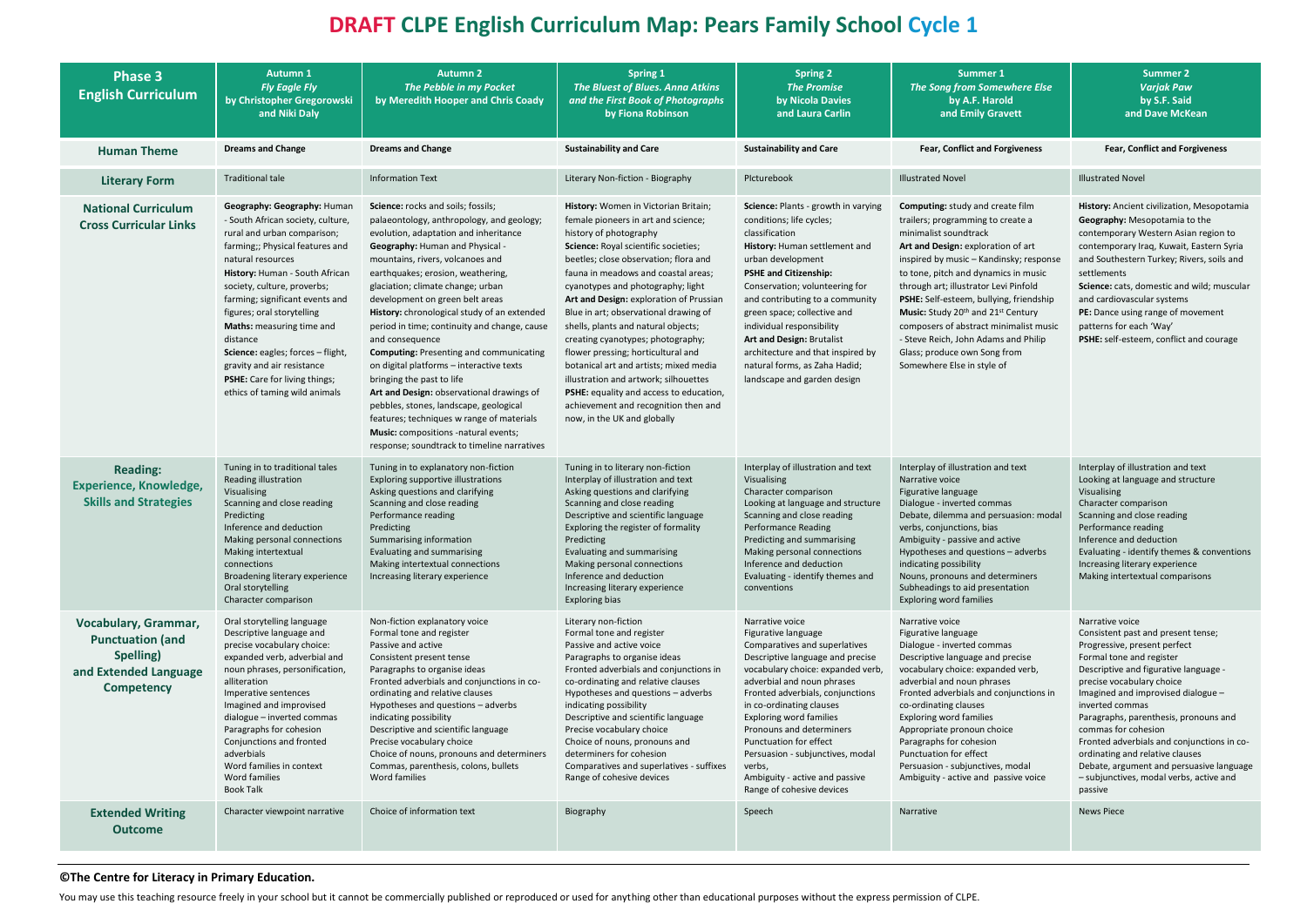#### **©The Centre for Literacy in Primary Education.**

| <b>Phase 4</b><br><b>English</b><br><b>Curriculum</b>                                                                   | <b>Autumn 2</b><br><b>Running on Empty</b><br>by S.E. Durant                                                                                                                                                                                                                                                                                                                                                                                                                                                                                                                                                    | <b>Autumn 1</b><br><b>Shackleton's Journey</b><br>by William Grill<br><b>SWAP FOR LIBBA 2020</b>                                                                                                                                                                                                                                                                                                                                                                                                                                                                                                                                                                                                                                                             | <b>Spring 1</b><br><b>Dark Sky Park</b><br>by Philip Gross<br>and Jesse Hodgson                                                                                                                                                                                                                                                                                                                                                                                                                                                                                                                                       | <b>Spring 2</b><br><b>Varmints</b><br>by Helen Ward<br>and Marc Craste                                                                                                                                                                                                                                                                                                                                                                                                                                                                                         | <b>Summer 1</b><br>Pax<br>by Sarah Pennypacker<br>and Jon Klassen                                                                                                                                                                                                                                                                                                                                                                                                                                                                                                                                                                                                                                                                                                                                                                                                                                                                                                                                         | <b>Summer 2</b><br><b>The Adventures of Odysseus</b><br>by Hugh Lupton<br>and Daniel Morden                                                                                                                                                                                                                                                                                                                                                                                                                                                                                                               |
|-------------------------------------------------------------------------------------------------------------------------|-----------------------------------------------------------------------------------------------------------------------------------------------------------------------------------------------------------------------------------------------------------------------------------------------------------------------------------------------------------------------------------------------------------------------------------------------------------------------------------------------------------------------------------------------------------------------------------------------------------------|--------------------------------------------------------------------------------------------------------------------------------------------------------------------------------------------------------------------------------------------------------------------------------------------------------------------------------------------------------------------------------------------------------------------------------------------------------------------------------------------------------------------------------------------------------------------------------------------------------------------------------------------------------------------------------------------------------------------------------------------------------------|-----------------------------------------------------------------------------------------------------------------------------------------------------------------------------------------------------------------------------------------------------------------------------------------------------------------------------------------------------------------------------------------------------------------------------------------------------------------------------------------------------------------------------------------------------------------------------------------------------------------------|----------------------------------------------------------------------------------------------------------------------------------------------------------------------------------------------------------------------------------------------------------------------------------------------------------------------------------------------------------------------------------------------------------------------------------------------------------------------------------------------------------------------------------------------------------------|-----------------------------------------------------------------------------------------------------------------------------------------------------------------------------------------------------------------------------------------------------------------------------------------------------------------------------------------------------------------------------------------------------------------------------------------------------------------------------------------------------------------------------------------------------------------------------------------------------------------------------------------------------------------------------------------------------------------------------------------------------------------------------------------------------------------------------------------------------------------------------------------------------------------------------------------------------------------------------------------------------------|-----------------------------------------------------------------------------------------------------------------------------------------------------------------------------------------------------------------------------------------------------------------------------------------------------------------------------------------------------------------------------------------------------------------------------------------------------------------------------------------------------------------------------------------------------------------------------------------------------------|
| <b>Human Themes</b>                                                                                                     | <b>Dreams and Change</b>                                                                                                                                                                                                                                                                                                                                                                                                                                                                                                                                                                                        | <b>Dreams and Change</b>                                                                                                                                                                                                                                                                                                                                                                                                                                                                                                                                                                                                                                                                                                                                     | <b>Sustainability and Care</b>                                                                                                                                                                                                                                                                                                                                                                                                                                                                                                                                                                                        | <b>Sustainability and Care</b>                                                                                                                                                                                                                                                                                                                                                                                                                                                                                                                                 | <b>Fear, Conflict and Forgiveness</b>                                                                                                                                                                                                                                                                                                                                                                                                                                                                                                                                                                                                                                                                                                                                                                                                                                                                                                                                                                     | <b>Fear, Conflict and Forgiveness</b>                                                                                                                                                                                                                                                                                                                                                                                                                                                                                                                                                                     |
| <b>Literary Form</b>                                                                                                    | <b>Contemporary Novel</b><br>Spoken Commentary                                                                                                                                                                                                                                                                                                                                                                                                                                                                                                                                                                  | Non-fiction Information Texts<br>Non-fiction Literary works (Pre-1014<br>Autobiography and Diary)                                                                                                                                                                                                                                                                                                                                                                                                                                                                                                                                                                                                                                                            | Poetry                                                                                                                                                                                                                                                                                                                                                                                                                                                                                                                                                                                                                | Picturebook<br>Film Literature                                                                                                                                                                                                                                                                                                                                                                                                                                                                                                                                 | <b>Contemporary Novel</b><br>20th Century War Poetry                                                                                                                                                                                                                                                                                                                                                                                                                                                                                                                                                                                                                                                                                                                                                                                                                                                                                                                                                      | Seminal World Literature (pre 1914<br>Myth $-$ an epic tale)                                                                                                                                                                                                                                                                                                                                                                                                                                                                                                                                              |
| <b>Cross Curricular</b><br><b>Links</b>                                                                                 | Science: Biology - the heart and<br>circulatory system; the effects of<br>exercise<br>PSHE: Child carers; understanding<br>learning difficulties;<br>Citizenship: Managing money and<br>budgeting<br>Geography: Comparison of London<br>and the UK and Canada<br>History: Post-war London<br>development - The East End and<br>Docklands; London's Olympic Park;<br>The Olympics; Running and track<br>racing; significant figures<br>Art and Design: Design in sport -<br>logos, materials and engineering;<br>design an Olympic Park<br><b>Music:</b> Expressing emotion<br>through music and lyrics<br>PSHE: | Art and Design: Repetitive patterns;<br>photographic and artistic impressions;<br>significant contemporary artists<br>History: An aspect of British history beyond<br>$1066$ – polar exploration<br><b>Geography:</b> Study of Antarctica; mapping<br>the journey of exploration; glaciers and<br>climate change; globe and map work - time<br>and climate zones; orienteering w maps<br>and compass<br>Science: Biology and habitats - adaptation<br>to extreme conditions and food chains;<br>forces - friction; materials - insulators;<br>Earth's rotation and tilt $-$ night and day &<br>seasonal change<br>Design and Technology: Insulating clothing<br>PSHE: Inspiring leadership; resolving<br>conflict; individual liberty versus common<br>cause | Science: Biology - habitats in deep<br>ocean and hydrothermal vents;<br>photosynthesis; classification;<br>nutrition; adaptation to extreme<br>conditions and evolution<br>Art and Design: representing natural<br>phenomenon; limited colour<br>palettes; exploring illustrative<br>technique<br>PSHE: understanding belief systems<br>regarding evolution and creation<br>stories<br><b>Geography: Physical Geography -</b><br>volcanoes, oceans, seas and<br>weather; Human geography - animal<br>extinction, war and climate change<br>Music: response to orchestral music;<br>responding to poetry through music | Art and Design: study of film<br>and illustration techniques; play<br>with text and image<br><b>Science: Biology - growing</b><br>plants in differing conditions;<br>nutrition; create a Survivors'<br>Cookbook<br>Geography: Debate on pros and<br>cons of building on green belt<br>sites<br>History: How communities have<br>evolved to fit in to an<br>environment; tracing the impact<br>of population growth on a local<br>area; the impact of the industrial<br>revolution<br>Music: Study and create<br>soundtracks to a short film or<br>book trailer | PSHE: Family roles and relationships; transition to<br>adulthood; experiencing and exploring emotion;<br>human animal bond; war and peace; unity<br>Science: Chemistry - properties and changes in<br>materials; Physics - forces and friction; Biology -<br>human growth and adolescence; study of foxes, their<br>habitat; comparison of tame and wild animals; flora<br>and fauna in war torn areas; impact of exercise,<br>drugs, nutrients and water<br>Design and Technology: Outdoor survival -<br>waterproofing, insulation and comfort; carving wood<br>Art and Design: mood and atmosphere in art and<br>illustration; sketchbook exploration; art involving<br>personal and collective memory and identity<br>Geography: Comparison of fictional and real world<br>North American environments – natural,<br>topographical and human; orienteering using<br>compass and map work; impact of human war on<br>environments and the natural world<br>Citizenship: Debate - Is war ever justified? | Music: Play and perform in solo and<br>ensemble contexts using voice to<br>accompany and recreate songs in the<br>story<br>History: Ancient Greece; storytelling,<br>mythology and plays; modern history<br>of Greece<br>Art and Design: Ancient Greek art and<br>design; architecture; contemporary<br>Greek art<br>Geography: settlement, culture and<br>society of ancient and contemporary<br>Greece; Greek Empire; Physical<br>features of Mainland Greece and<br>Islands; study of coastal, rural and<br>urban areas; natural resources<br>Design and Technology: Greek recipes;<br>Greek invention |
| <b>Reading:</b><br><b>Experience,</b><br><b>Knowledge, Skills</b><br>and Strategies                                     | Interplay of illustration and text<br>Narrative voice<br>Figurative language<br>Dialogue - inverted commas<br>Debate, dilemma and persuasion:<br>modal verbs, conjunctions, bias<br>Ambiguity - passive and active<br>Hypotheses and questions -<br>adverbs indicating possibility<br>Nouns, pronouns and determiners<br>Subheadings to aid presentation<br><b>Exploring word families</b>                                                                                                                                                                                                                      | Tuning in to literary non-fiction<br>Interplay of illustration and text<br>Asking questions and clarifying<br>Scanning and close reading<br>Descriptive and scientific language<br>Exploring the register of formality<br>Predicting<br>Evaluating and summarising<br>Making personal connections<br>Inference and deduction<br>Increasing literary experience<br>Exploring bias                                                                                                                                                                                                                                                                                                                                                                             | Listening to poetic language<br>Figurative language<br>Precise vocabulary choice<br>Exploring language and meaning play<br>Metaphor and imagery<br>Expressive language<br>Imagery and descriptive phrases<br>Punctuation for effect<br>Language for impact in performance                                                                                                                                                                                                                                                                                                                                             | Interplay of illustration and text<br>Visualising<br>Character comparison<br>Looking at language and<br>structure<br>Scanning and close reading<br><b>Performance Reading</b><br>Predicting and summarising<br>Making personal connections<br>Inference and deduction<br>Identify themes and conventions<br>Exploring bias                                                                                                                                                                                                                                     | Interplay of illustration and text<br>Narrative voice<br>Figurative language<br>Dialogue - inverted commas<br>Debate, dilemma and persuasion: modal verbs,<br>conjunctions, bias<br>Ambiguity - passive and active<br>Hypotheses and questions - adverbs indicating<br>possibility<br>Nouns, pronouns and determiners<br>Subheadings to aid presentation<br><b>Exploring word families</b>                                                                                                                                                                                                                                                                                                                                                                                                                                                                                                                                                                                                                | Tuning in to traditional tales<br>Reading illustration<br>Visualising<br>Scanning and close reading<br>Predicting<br>Inference and deduction<br>Making personal connections<br>Making intertextual connections<br>Broadening literary experience<br>Oral storytelling<br>Character comparison                                                                                                                                                                                                                                                                                                             |
| Vocabulary,<br>Grammar,<br><b>Punctuation (and</b><br>Spelling)<br>and Extended<br><b>Language</b><br><b>Competency</b> | Narrative voice<br>Conjunctions and fronted<br>adverbials<br>Debate, dilemma and persuasion:<br>modal verbs, conjunctions,<br>subjunctive<br>Imagined and improvised dialogue<br>- informal and formal speech<br><b>Emotional expression</b><br>and empathetic language<br>Range of cohesive devices<br>Commas and parentheses and<br>semi-colons to add and clarify                                                                                                                                                                                                                                            | Non-fiction explanatory voice<br>Paragraphs to organise ideas<br>Debate, dilemma and persuasion: modal<br>verbs, conjunctions, subjunctive<br>Paragraphs to organise ideas<br>Hypotheses and questions – adverbs<br>indicating possibility<br>Descriptive and scientific language - verb<br>prefixes<br>Range of cohesive devices<br>Commas and parentheses to clarify<br>meaning; Semi-colons to add meaning<br>Punctuation and layout for effect                                                                                                                                                                                                                                                                                                           | Poetic language<br>Figurative language<br>Precise vocabulary choice<br><b>Emotional expression</b><br>Exploring language and meaning play<br>Expression and empathetic language<br>Imagery and descriptive phrases<br>Punctuation for effect<br>Metaphor and imagery<br><b>Book Talk</b>                                                                                                                                                                                                                                                                                                                              | Narrative voice<br>Past and present tense,<br>including progressive<br>Imagery and descriptive phrases<br>Synonyms and antonyms<br>Vivid verb choices<br>Hypotheses and questions<br>Debate, dilemma and persuasive<br>language: modal verbs,<br>conjunctions, passive and active<br>voice<br>Range of cohesive devices<br><b>Book Talk</b>                                                                                                                                                                                                                    | Dual narrative<br>Conjunctions and fronted adverbials<br>Debate, dilemma and persuasion: modal verbs,<br>conjunctions, subjunctive<br>Imagined and improvised dialogue - informal and<br>formal speech<br>Emotional expression and empathetic language<br>Ambiguity - active and passive voice<br>Commas and parenthesis to clarify meaning<br>Semi-colons to add meaning<br>Range of cohesive devices<br><b>Book Talk</b>                                                                                                                                                                                                                                                                                                                                                                                                                                                                                                                                                                                | Traditional tale voice<br>Consistent past tense, including<br>progressive<br>Descriptive language and precise<br>vocabulary choice<br>Imagined and improvised dialogue -<br>informal and formal speech<br>Fronted adverbials and conjunctions in<br>co-ordinating and relative clauses<br>Ambiguity - active and passive voice<br>Range of cohesive devices<br>Morphology - plurals<br>Plural possession – apostrophes                                                                                                                                                                                    |
| <b>Extended Writing</b><br><b>Outcome</b>                                                                               | Contemporary narrative                                                                                                                                                                                                                                                                                                                                                                                                                                                                                                                                                                                          | Newspaper report                                                                                                                                                                                                                                                                                                                                                                                                                                                                                                                                                                                                                                                                                                                                             | Poetry inspired by own experience                                                                                                                                                                                                                                                                                                                                                                                                                                                                                                                                                                                     | Picturebook                                                                                                                                                                                                                                                                                                                                                                                                                                                                                                                                                    | <b>Dual Narrative</b>                                                                                                                                                                                                                                                                                                                                                                                                                                                                                                                                                                                                                                                                                                                                                                                                                                                                                                                                                                                     | Narrative in graphic form                                                                                                                                                                                                                                                                                                                                                                                                                                                                                                                                                                                 |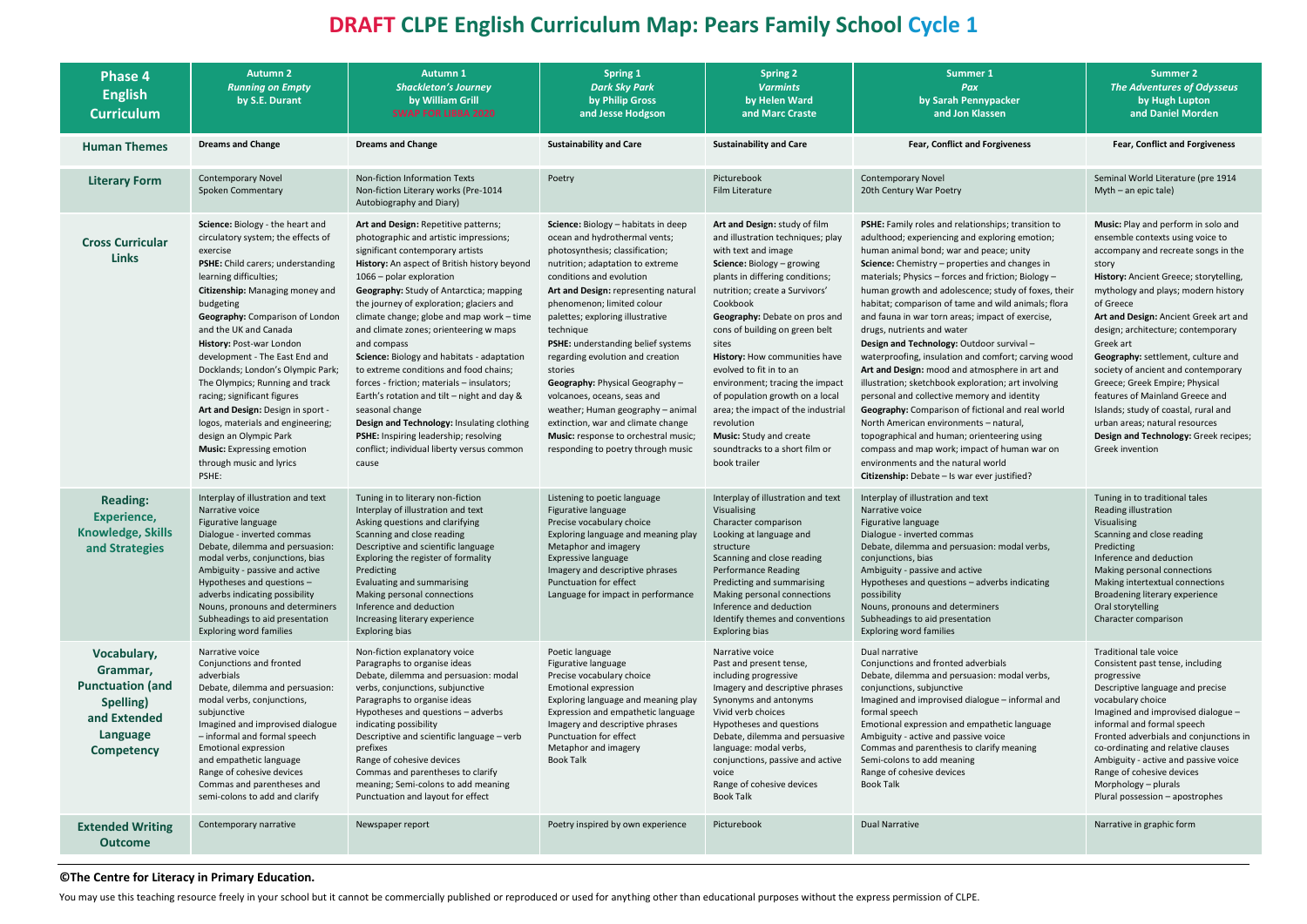**©The Centre for Literacy in Primary Education.**

| <b>Phase 5</b><br><b>English Curriculum</b>                                                                    | <b>Autumn 1</b><br><b>Everything all at Once</b><br>by Steve Camden                                                                                                                                                                                                                     | <b>Autumn 2</b><br><b>Suffragette. The Battle for</b><br><b>Equality</b><br>by David Roberts                                                                                                                                                                                                                                                                                                   | <b>Spring 1</b><br><b>The Rabbits</b><br>by John Marsden<br>and Sean Tan                                                                                                                                                                                                                                                                                                                                                                                                                                                                                                              | <b>Spring 2</b><br><b>The Garbage King</b><br>by Elizabeth Laird                                                                                                                                                                                                                                                                                                                                                                                                                                                                                                                                                                                            | <b>Summer 1</b><br><b>A Monster Calls</b><br>by Patrick Ness for Siobhan<br>Dowd with Frankenstein's<br><b>Monster by Mary Shelley</b>                                                                                                                                                                                                                                                                                                                                                                                                                                                                                                                                                                   | <b>Summer 2</b><br><b>The Other Side of Truth</b><br>by Beverley Naidoo<br><b>Noughts and Crosses by Malorie</b><br><b>Blackman with Romeo and Juliet by</b><br><b>William Shakespeare</b>                                                                                                                                                                                                                                                                                                                                                                                                                                                                                                                       |
|----------------------------------------------------------------------------------------------------------------|-----------------------------------------------------------------------------------------------------------------------------------------------------------------------------------------------------------------------------------------------------------------------------------------|------------------------------------------------------------------------------------------------------------------------------------------------------------------------------------------------------------------------------------------------------------------------------------------------------------------------------------------------------------------------------------------------|---------------------------------------------------------------------------------------------------------------------------------------------------------------------------------------------------------------------------------------------------------------------------------------------------------------------------------------------------------------------------------------------------------------------------------------------------------------------------------------------------------------------------------------------------------------------------------------|-------------------------------------------------------------------------------------------------------------------------------------------------------------------------------------------------------------------------------------------------------------------------------------------------------------------------------------------------------------------------------------------------------------------------------------------------------------------------------------------------------------------------------------------------------------------------------------------------------------------------------------------------------------|----------------------------------------------------------------------------------------------------------------------------------------------------------------------------------------------------------------------------------------------------------------------------------------------------------------------------------------------------------------------------------------------------------------------------------------------------------------------------------------------------------------------------------------------------------------------------------------------------------------------------------------------------------------------------------------------------------|------------------------------------------------------------------------------------------------------------------------------------------------------------------------------------------------------------------------------------------------------------------------------------------------------------------------------------------------------------------------------------------------------------------------------------------------------------------------------------------------------------------------------------------------------------------------------------------------------------------------------------------------------------------------------------------------------------------|
| <b>Human Themes</b>                                                                                            | <b>Dreams and Change</b>                                                                                                                                                                                                                                                                | <b>Dreams and Change</b>                                                                                                                                                                                                                                                                                                                                                                       | <b>Sustainability and Care</b>                                                                                                                                                                                                                                                                                                                                                                                                                                                                                                                                                        | <b>Sustainability and Care</b>                                                                                                                                                                                                                                                                                                                                                                                                                                                                                                                                                                                                                              | <b>Fear, Conflict and Forgiveness</b>                                                                                                                                                                                                                                                                                                                                                                                                                                                                                                                                                                                                                                                                    | <b>Fear, Conflict and Forgiveness</b>                                                                                                                                                                                                                                                                                                                                                                                                                                                                                                                                                                                                                                                                            |
| <b>Literary Form</b>                                                                                           | <b>Contemporary Poetry</b><br>Collection<br>Literary Non-fict autobiography                                                                                                                                                                                                             | Non-fiction Texts, Speeches and<br>Newspapers (Contemporary and Pre-<br>1914)                                                                                                                                                                                                                                                                                                                  | <b>Crafted Picturebook</b><br>and Seminal World Literature<br>Forms of Activism                                                                                                                                                                                                                                                                                                                                                                                                                                                                                                       | <b>Contemporary Novel</b><br>and Seminal World Literature<br><b>Treaties and Charters</b>                                                                                                                                                                                                                                                                                                                                                                                                                                                                                                                                                                   | <b>Gothic Novel</b><br>Green Man Mythology (Pre-1914)                                                                                                                                                                                                                                                                                                                                                                                                                                                                                                                                                                                                                                                    | <b>Contemporary Novel</b><br>and Seminal World Literature                                                                                                                                                                                                                                                                                                                                                                                                                                                                                                                                                                                                                                                        |
| <b>Cross Curricular Links</b>                                                                                  | Social, Moral, Spiritual and<br><b>Cultural: Real and Online</b><br>gossip, rumour and fake news<br><b>Sex and Relationship</b><br>Education: Relationships and<br>attraction<br><b>Music: Rhythm and Lyrics</b><br>French: Reading and<br>Comprehension                                | Art and Design: Symbolism and<br>Livery; Portraiture<br>History: Women's Suffrage (1901-<br>present day)<br><b>Computing: Digital Platforms; Fake</b><br><b>News</b><br><b>Music:</b> Anthems and Protest Songs<br><b>Citizenship:</b> The Role of Parliament<br>and Citizens; Voting, Elections and<br>Precious Liberties; volunteering and<br>working together to improve their<br>community | Art and Design: Nature and Machinery;<br>Aboriginal Art<br>History: Political power, colonialism,<br>Empire and industry (1745-1901);<br>Aboriginal history<br>Geography: Human - Australia and<br>Aboriginal culture and society; urban,<br>coastal and rural comparison; wealth<br>distribution and natural resources; impact<br>of human processes on the natural world;<br>impact of colonialism on indiginous people.<br>Design and Technology: Machinery and<br>Industry<br><b>Biology: Reproduction in plants, survival</b><br>and adaptation.<br>Physics: Waves - Sound waves | Citizenship: Human Rights and<br>asylum - the role of UNICEF and<br>their work worldwide, the United<br>Nations Convention for the Rights<br>of the Child - relate to personal lives<br>and that of the characters and<br>children in the UK and worldwide<br>Music: listen to a range of Ethiopian<br>music looking at beat and rhythm;<br>compose own rhythm and chants<br>using percussion instruments,<br>recording using graphic notation.<br><b>Chemistry: Materials and recycling</b><br>Art and Design: Ethiopian<br>Geography: Human - Ethiopin<br>culture and society; wealth<br>distribution; Physical - comparison<br>of urban and rural areas. | Art and Design: Study a range of<br>illustration in novels, myths and legends<br>graphic novels and picturebooks for<br>older children, past and present; study<br>of Gothic art; explore religious and<br>pagan art and design, particularly<br>relating to Green Man mythology.<br>History: Development of the Church in<br>Medieval Britain (1066-1509) particularly<br>the appearance of and the Green Man<br>iconography in church buildings<br>throughout Britain from the early middle<br>ages; beliefs around eternity, rebirth and<br>resurrection and symbolism like the Yew<br>Science: Exploring the medicinal<br>properties of plants like the Yew tree;<br>human biology; cancer research; | Citizenship: Precious liberties; the nature of<br>rules and laws and the justice system,<br>including the role of the police and the<br>operation of courts and tribunals; issues of<br>asylum, freedom of speech and human<br>rights, both in the UK and in countries<br>across the world.<br>Geography: Study and comparison of<br>Nigeria, Somalia and other African countries<br>- human, physical and economic<br>History: Empire and Immigration to Britain<br>and Europe (1901-to present day) looking at<br>reasons for migration, including war,<br>economic emigration and political asylum;<br>explore historical and geo-political links<br>between Britain and other countries across<br>the world. |
| <b>Reading:</b><br><b>Experience, Knowledge,</b><br><b>Skills and Strategies</b>                               | Rhythm and rhyme<br>Performance reading<br>Listening to poets<br>Visualisation<br>Drawing on personal<br>experiences and values<br>Affective response<br>Alliteration and assonance<br>Looking at language                                                                              | Asking questions and clarifying<br>Scanning and close reading<br>Predicting<br>Evaluating and summarising<br>Inference and deduction<br>Reading illustration and film<br>Looking at language<br>Drawing on personal experiences<br>and values<br>Identifying bias<br>Performance reading                                                                                                       | Making meaning from illustration and text<br>Asking questions and clarifying<br>Predicting<br>Inference and deduction<br>Evaluating and summarising<br>Visualising<br>Character comparison<br>Looking at language<br>Identifying bias<br>Performance reading                                                                                                                                                                                                                                                                                                                          | Asking questions and clarifying<br>Scanning and close reading<br>Predicting<br>Inference and deduction<br>Evaluating and summarising<br>Visualising<br>Drawing on personal experiences<br>and values<br>Character comparison<br>Looking at language<br>Identifying bias                                                                                                                                                                                                                                                                                                                                                                                     | Making meaning from illustration and<br>text<br>Asking questions and clarifying<br>Predicting<br>Inference and deduction<br>Evaluating and summarising<br>Visualising<br>Character comparison<br>Looking at language<br>Intertextual and author comparison                                                                                                                                                                                                                                                                                                                                                                                                                                               | Asking questions and clarifying<br>Scanning and close reading<br>Predicting<br>Inference and deduction<br>Evaluating and summarising<br>Visualising<br>Drawing on personal experiences and values<br>Character comparison<br>Looking at language<br>Intertextual comparison                                                                                                                                                                                                                                                                                                                                                                                                                                      |
| <b>Vocabulary, Grammar,</b><br><b>Punctuation (and Spelling)</b><br>and Extended Language<br><b>Competency</b> | Poetic language<br>Figurative language<br>Precise vocabulary choice<br>Exploring language and<br>meaning play<br>Metaphor and imagery<br>Expression and empathetic<br>language<br>Imagery and descriptive<br>phrases<br>Punctuation for effect<br>Language for impact in<br>performance | Exploring and comparing voice of the<br>time and now<br>Recognising, comparing and using<br>appropriate register of formality<br>suited to form and purpose<br>Language and punctuation for impact<br>on audience<br>Debate and Discussion - sentence<br>starters and rebuttals<br>Ambiguity and bias<br>Passive and active voice<br>Slogans and rhetoric                                      | Narrative voice<br>Past and present tense, including<br>progressive<br>Imagery and descriptive phrases<br>Synonyms and antonyms<br>Vivid verb choices<br>Hypotheses and questions<br>Debate, dilemma and persuasive language:<br>modal verbs, conjunctions, passive and<br>active voice<br>Range of cohesive devices<br><b>Book Talk</b>                                                                                                                                                                                                                                              | Narrative voice<br>Conjunctions and fronted<br>adverbials<br>Debate, dilemma and persuasion:<br>modal verbs, conjunctions,<br>subjunctive<br>Imagined and improvised dialogue -<br>informal and formal speech<br><b>Emotional expression</b><br>and empathetic language<br>Range of cohesive devices<br>Commas and parentheses to clarify<br>meaning<br>Semi-colons to add meaning                                                                                                                                                                                                                                                                          | Narrative voice<br>Figurative and emotive language<br>Dialogue - register of formality<br>Descriptive language and precise<br>vocabulary choice: expanded verb,<br>adverbial and noun phrases<br>Fronted adverbials and conjunctions in<br>co-ordinating clauses<br>Appropriate pronoun choice<br>Range of cohesive devices<br>Punctuation for effect<br>Persuasion - subjunctives, modal<br>Ambiguity - active and passive voice<br><b>Exploring word families</b>                                                                                                                                                                                                                                      | Narrative voice and Playscript<br>Conjunctions and fronted adverbials<br>Debate, dilemma and persuasion: modal<br>verbs, conjunctions, subjunctive<br>Imagined and improvised dialogue -<br>informal and formal speech<br><b>Emotional expression</b><br>and empathetic language<br>Range of cohesive devices<br>Commas and parentheses to clarify<br>Semi-colons to add meaning<br>Exploring ambiguity and bias<br>Passive and active voice<br>Slogans and rhetoric                                                                                                                                                                                                                                             |
| <b>Extended Writing</b><br><b>Outcome</b>                                                                      | Poetry<br>Autobiography                                                                                                                                                                                                                                                                 | Persuasive speech                                                                                                                                                                                                                                                                                                                                                                              | Viewpoint narrative on the theme of<br>Colonialism                                                                                                                                                                                                                                                                                                                                                                                                                                                                                                                                    | Characterisation                                                                                                                                                                                                                                                                                                                                                                                                                                                                                                                                                                                                                                            | <b>Moral Tale</b>                                                                                                                                                                                                                                                                                                                                                                                                                                                                                                                                                                                                                                                                                        | Prologue<br>A Human Rights Treaty                                                                                                                                                                                                                                                                                                                                                                                                                                                                                                                                                                                                                                                                                |